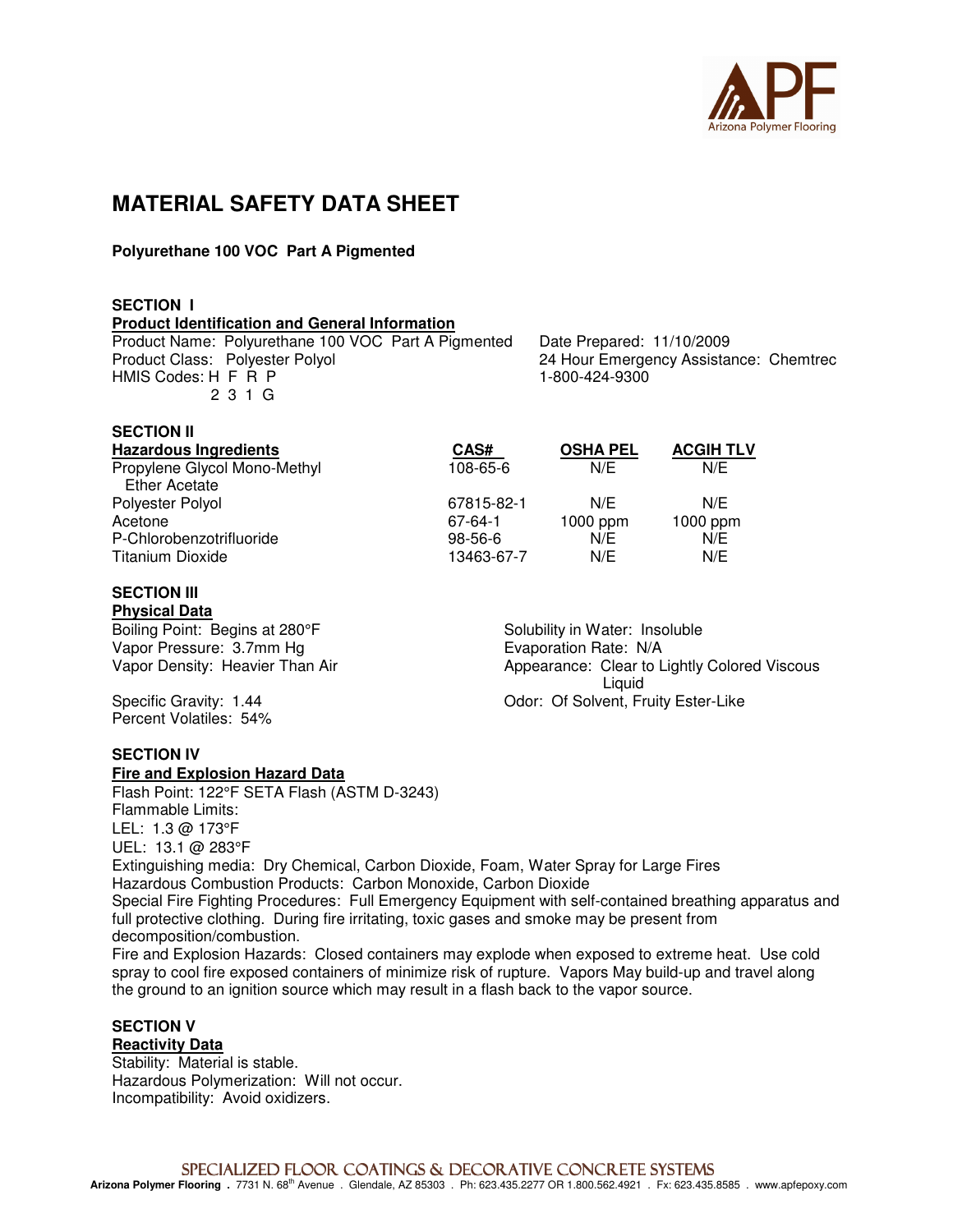# **SECTION VI**

# **Health Hazard Data**

Primary Route of Entry: Inhalation, Skin Contact, Eye

Eye Contact: Contact is severely irritating and can cause pain, tearing, redness and swelling. If left untreated, corneal damage can occur. Injury is slow to heal, but damage is usually reversible.

Skin Contact: Repeated or prolonged exposure may result in dry, defatted or cracked skin. Dermatitis and skin rash may occur. May penetrate skin.

Inhalation: Vapors are irritating to eyes, nose, throat and respiratory tract resulting in itchy eyes, dryness of the throat and tightness of the chest. Other possible symptoms include headache, nausea, narcosis, fatigue and loss of appetite.

Ingestion: Can result in the irritation of the digestive tract. Symptoms include sore throat, abdominal pain, nausea, vomiting and diarrhea.

# **SECTION VII**

# **First Aid**

Eye Contact: Flush with water for 15 minutes.

Skin Contact: Remove contaminated clothing and wash affected areas with soap and water. Wash contaminated clothing before reuse.

Ingestion: Do not induce vomiting. Do not give anything by mouth to an unconscious person. Seek medical attention.

Inhalation: Move to an area free from further exposure. Administer oxygen or artificial respiration as needed. Seek medical attention.

# **SECTION VIII**

#### **Special Protection Information**

Respiratory Protection: A respirator approved for use in organic vapor containing environments. Ventilation: Local exhaust ventilation is recommended.

Eye Protection: Liquid chemical goggles or full-face shield.

Skin Protection: Permeation resistant gloves (Butyl rubber or Nitrile rubber). Wear long sleeved and legged garments.

# **SECTION IX**

#### **Spill or Leak Procedures**

Steps to be taken if material is released or spilled: Remove all sources of ignition. Ventilate area. Equip clean-up crew with appropriate protective gear. Dike spilled material and control further spillage if possible. Cover spill with absorbent material. Collect material in open containers. Flush spill area with water.

Waste Disposal Method: Waste disposal must be in accordance with federal, state and local regulations. Empty containers must be handled with care due to product residue and combustible solvent vapors.

# **SECTION X**

# **Shipping Data**

D.O.T. Shipping Name: Paint Related Material Technical Shipping Name: Polyester Resin contains Propylene Glycol Monomethyl Ether Acetate D.O.T. Hazard Class: Flammable UN/NA Number: UN1263 Reportable Quantity: None D.O.T. Labels Required: Flammable Freight Class: 55 **ICAO/IATA (Air)** Proper Shipping Name: Paint Related Material Hazard Class Division Number: 3 UN 1263 Subsidiary Risk: None

Packing Group: III Hazard Label: Flammable Liquid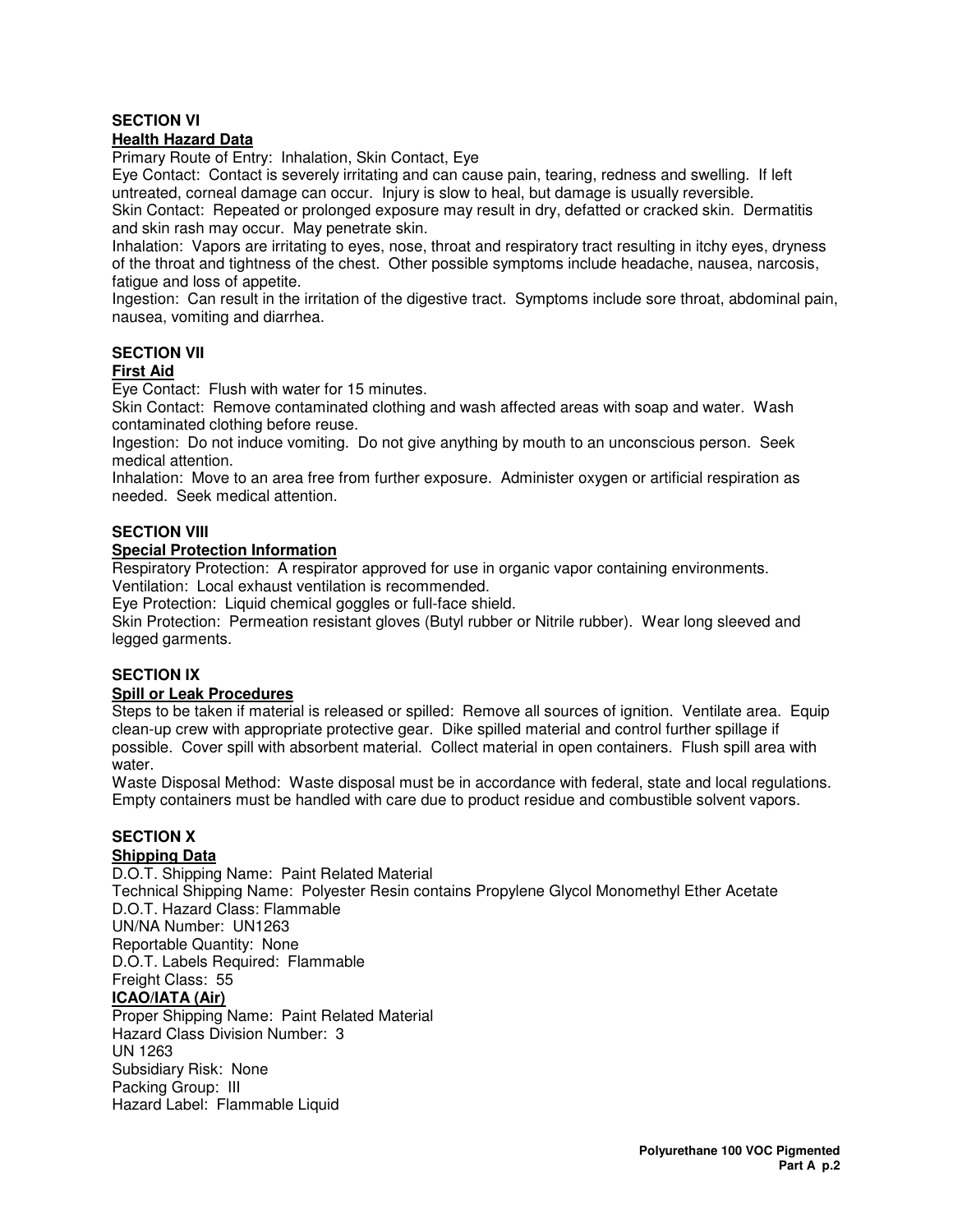

# **MATERIAL SAFETY DATA SHEET**

**Polyurethane 100 VOC Part "B" Pigmented** 

# **SECTION I**

#### **Product Identification and General Information**

| Product Name: Polyurethane 100 VOC Part B pigmented |
|-----------------------------------------------------|
| Product Class: Isocyanate Solution                  |
| HMIS Codes: H F R P                                 |
| 2 3 1 G                                             |

Date Prepared: 11/10/2009 24 Hour Emergency Assistance: Chemtrec 1-800-424-9300

#### **SECTION II**

| <b>Hazardous Ingredients</b>              | Percent | CAS#       | <b>OSHA PEL</b> | <b>ACGIH TLV</b> |
|-------------------------------------------|---------|------------|-----------------|------------------|
| P-Chlorobenzotrifluoride                  | $5-15$  | $98-56-6$  | N/E             | N/E              |
| Homopolymer of Hexamethylene Diisocyanate | 85-95   | 28182-81-2 | N/E             | N/E              |

# **SECTION III**

#### **Physical Data**

Vapor Pressure: 3.7mm Hg<br>
Vapor Density: Heavier Than Air **Example 2.1 September 2.1 Appearance: Pale Yello** Percent Volatiles: 5-15

Boiling Point: Begins at 280°F Solubility in Water: Insoluble, but reacts slowly Vapor Density: Heavier Than Air **Allection Appearance: Pale Yellow Clear Liquid**<br>
Specific Gravity: 1.17 **August 2010** Color: Of Solvent, Fruity Ester-Like Odor: Of Solvent, Fruity Ester-Like

# **SECTION IV**

#### **Fire and Explosion Hazard Data**

Flash Point: 122°F SETA Flash (ASTM D-3243) Flammable Limits: LEL: 1.3 @ 173°F UEL: 13.1 @ 283°F Extinguishing media: Foam, Dry Chemical, Carbon Dioxide. Do Not Use Water. Hazardous Combustion Products: Oxides of Carbon and Nitrogen. Special Fire Fighting Procedures: Firefighters should wear full emergency equipment with self-contained breathing apparatus. During fires irritating, toxic gases and smoke may be present from decomposition/combustion products. Fire and Explosion Hazards: Product will burn under fire conditions. Toxic, corrosive fumes may be emitted.

# **SECTION V**

#### **Reactivity Data** Stability: Stable Hazardous Polymerization: Will not occur. Incompatibility: Water, strong bases, strong acids, strong oxidizing agents and amines.